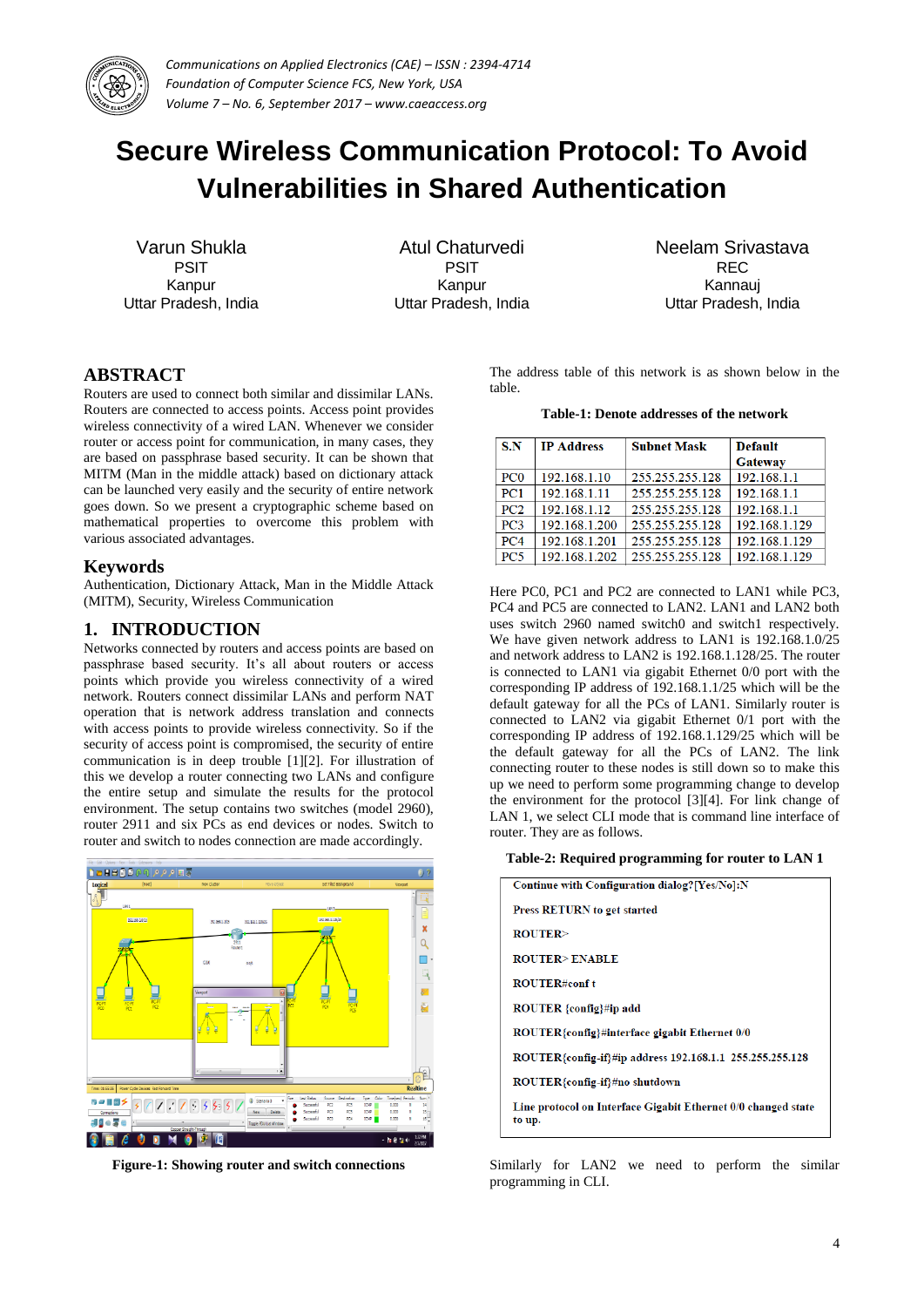

#### **Table-3: Required programming for router to LAN 2**



So by this programming on CLI both the links are up and started working and router can provide connection to access points for wireless connectivity.



**Figure-2: Showing simulation status when all links are up**

# **1.1 Passphrase based Authentication**

It can be divided into two broad categories i.e. Open system authentication and shared key authentication. Here we will talk about shared key authentication for our consideration [5][6].

# **1.2 Shared key authentication**

When we want to start the communication process, the mobile phone (or the Computer/Laptop) sends a request for authentication purpose to the corresponding access point. The access point replies with a challenge text to the computer. The computer encrypts this challenge text with the key and sends it back to the access point. The access point decrypts the message and compares it with the original challenge text. If it matches, the access point sends an authentication code to the computer which is obviously accepted by the computer and by this way computer is now a part of the network. The idea is

that the entire authentication process is based on the key. If a malicious computer or intruder becomes a part of the network, the security of the entire network is in trouble for the duration of the session or as long as it remains within the range of that access point [7]. This is a series flaw in shared authentication because it is a simple challenge response protocol. The design is vulnerable to dictionary attacks and MITM [8][9][10].

# **2. PROPOSED SCHEME TO AVOID VULNERABILITY**

Here we consider a mobile tries to communicate with an access point which is providing connectivity to a wired LAN. Here authentication is very important to avoid man in the middle attack because an active intruder named Oscar can degrade the performance of the entire network. He may launch a dictionary attack. Oscar knows that the network access is open to everyone means anyone can connect to the network. It means Oscar can launch MITM attack in case of password failure. The proposed scheme is nothing but a cocktail protocol of Diffie-Hellman key agreement with commitment scheme [11]. The commitment scheme has binding and hiding properties. The protocol has two phases to execute i.e. set up phase and communication phase [12].

#### **2.1 Set up phase**

We will denote access point by  $AP$  and mobile device by  $MB$ and intruder Oscar by  $OS$ . Let  $q$  represents a generator of a group  $Z_p^*$  where p is a large prime essential for security. and  $MB$  selects  $a$  and  $b$  from this group as their private values  $(a \text{ and } b \text{ will never transfer anywhere separately})$  and calculates  $g^a$  and  $g^b$ . The IP addresses of AP and MB can be used as their identity number denoted as  $AP_{ID}$  and  $MB_{ID}$ . Now AP calculates  $AP_{random} \in \{0,1\}^{\chi}$  where x is the length of the string. Similarly MB calculates  $MB_{random} \in \{0,1\}^{\chi}$ . So *AP* develops  $Code_{AP} \leftarrow AP_{ID} \parallel g^a \parallel AP_{random}$ . Similarly *MB* develops  $Code_{MB} \leftarrow MB_{ID} \parallel g^b \parallel MB_{random}$ . Now it is important to mention here that now  $\overrightarrow{AP}$  develops a commitment pair  $(B, R)$  in such a way that by sending  $\overline{B}$ , AP can't change its values but  $MB$  can't open it also. When  $AP$ sends  $R$  then only  $MB$  can open it. This specific primitives are called as binding and hiding that is  $(B, R) \leftarrow commitment(Code_{AP})$  [13].

## **2.2 Communication Phase**

 $AP$  sends  $B$  to  $MB$  and according to the description above, MB can't open  $Code_{AP}$  but at the same time AP can't change his choice also. In reply of this,  $MB$  sends  $Code_{MB}$  to  $AP$ . Now  $AP$  sends  $R$  to  $MB$  so that  $Code_{AP}$  can be open now. Now  $AP$  and  $MB$  both perform the authentication  $AP_{authentication} = AP_{random} \oplus MB_{random}$  and similarly  $MB_{authentication} = MB_{random} \oplus AP_{random}$ . Since  $AP_{authentication} = MB_{authentication}$ , both access point and mobile will recognize each other and look forward for a key agreement for the session. Now  $AP$  will calculate  $(g^b)^a$  mod  $p \equiv g^{ab}$  mod p and MB will calculate  $(g^a)^b$  mod  $p \equiv g^{ab}$  mod p which is the shared secret key for the session [14].

## **3. SECURITY ANALYSIS**

As mentioned earlier, it's a cocktail protocol so it has all the security level which a DH protocol has. The private parameters  $\alpha$  and  $\beta$  are never transmit anywhere and to compute a from  $g^a$  or b from  $g^b$  is discreet log problem which is hard. Now we discuss the security analysis of the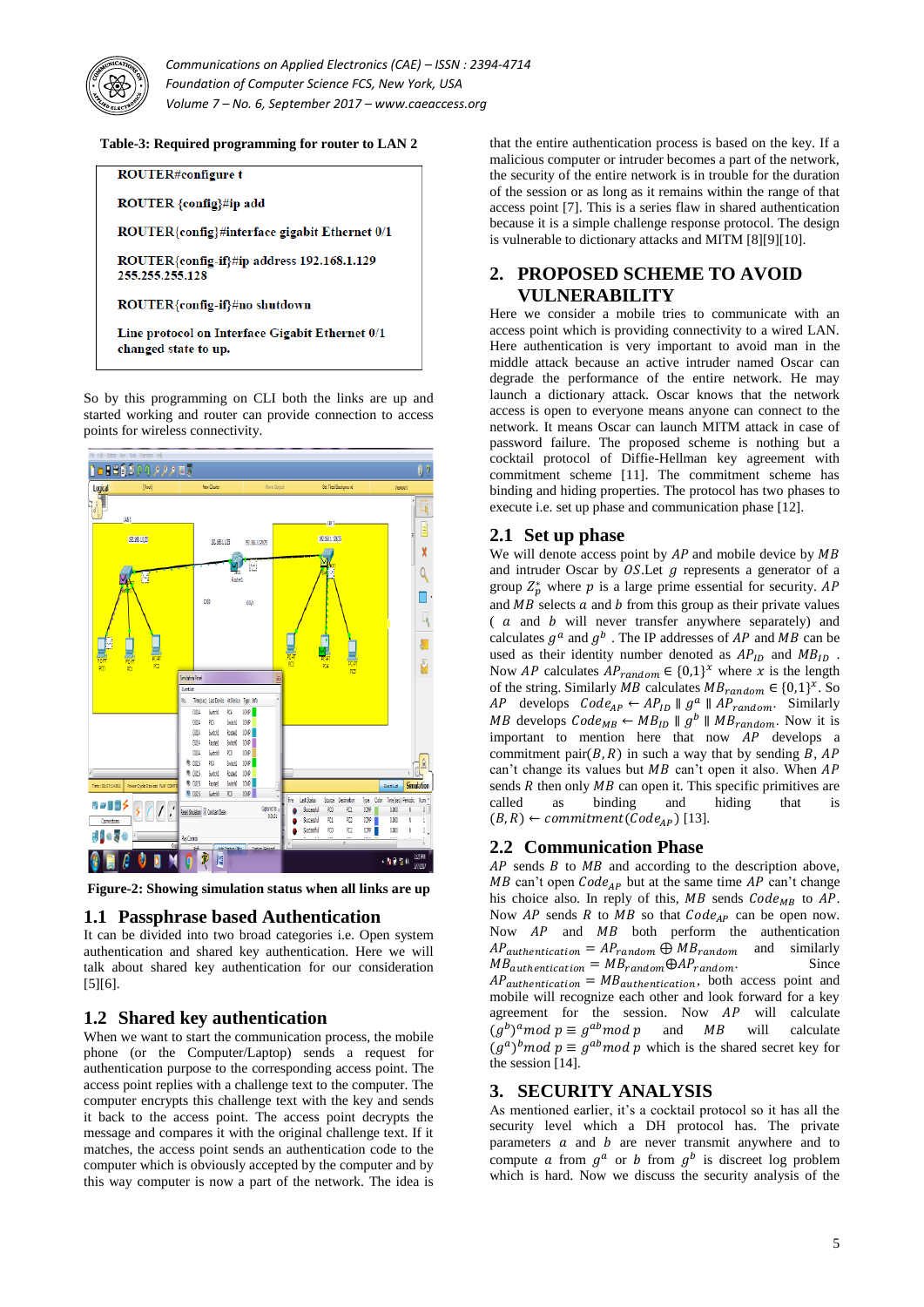

protocol.

# **3.1 MITM Resist**

Suppose Oscar starts the communication as an active intruder with access point. Oscar pretends to be the original mobile device. Oscar sends his commitment value  $B_{oscar}$  to  $AP$ which is the commitment of calculating the random string  $OS_{random}$  where  $OS_{random} \in \{0,1\}^{\chi}$  and  $g^{\circ}$  ||  $OS_{random}$  and sends it to access point. AP will send its code that is  $Code_{AP}$  to Oscar. Now Oscar modify the incoming message from access point and send it to  $MB$ . In reply MB will send  $(B, R)$  pair as usual. Since this  $(B, R)$  pair is unique, apart from all the hacking efforts when it comes to authentication stage of the protocol that is  $AP_{random} \oplus MB_{random}$ , the streams will not match. So this authentication failure provides resistance against MITM and there is no chance of further exchanging of parameters for key sharing [15].



 **Figure-3: Showing possible MITM connection between access point and mobile device**

## **3.2 Probability of Brute Force**

Since the success of authentication depends on the selection of random strings, the only chance of Oscar's success is when  $OS$  and  $MB$  select same bit stream. So probability of brute force is  $P_{brute force} = 2^{-x}$ . The selection of gives us  $P_{brute force} = 2^{-16}$  which is which is negligible. One can understand that the probability will approach zero if one selects  $x = 64$  bits.

## **3.3 No Collision Protocol**

The commitment primitives  $(B, R)$  are ideal in our assumption. It indicates that the binding primitive  $B$  is unique for  $Code_{AP}$  in a manner so that  $B = B_{oscar}$  is never possible (until  $Code_{AP}$  is not known). The same security consideration applies for  $R$  because  $(B, R)$  are the primitives of commitment pair [16].

## **3.4 Security of DH protocol**

The private selected values  $\alpha$  and  $\beta$  are never transmitted anywhere. The only chance of intruder's success is possible if he calculates a from  $g^a$  or b from  $g^b$  which is not possible as DH discreet log problem is secure [17].

## **3.5 No dictionary attack**

Since in every run, protocol is bounded with the commitment primitives which are based on random string value so the dictionary attack is not possible [18].

#### **4. ASSOCIATED ADVANTAGES**

#### **4.1 Security Equivalent to OTP**

In the protocol run, the transmitter and receiver selects random string which is responsible for the development of commitment primitives. This random selection provides security equivalent to OTP (one time pad) which is assumed

strongest in cryptography [19][20].

## **4.2 Savings of computational overheads**

In case of authentication failure  $(AP_{authentication} \neq$  $MB_{authentication}$ , protocol will not run further and the session declines. It will save computational resources in all those cases where authentication is not provided [21].

#### **4.3 Enhances security level**

As discussed above, the protocol provides security level of one time pad. This security level further enhanced with the hardness of DH protocol as to calculate  $a$  from  $g^a$  or  $b$  from  $g<sup>b</sup>$  is hard and computationally infeasible [22].

#### **4.4 Extension of the protocol**

We have proposed the protocol for two parties but the idea can be extended to group communication protocol since the calculation is simple but the security level is very high. Any communication scenario whether it is EHR (Electronic health record) system or military battlefield where authentication and security is prime concern, the protocol can be utilized [23][24].

# **5. CONCLUSION**

The protocol can beat dictionary attack and MITM. Since the success probability is very less, brute force attack is not possible. Here we are achieving security of one time pad (OTP) which is unbeatable. Once we make sure that the Wi-Fi access of wired network is safe, it always help us to achieve cryptographic goals. The customization of the protocol is user dependent as length of string  $x$  determines the probability of successful attack. In case of heavy traffic load or in peak hours user can enhance the security level by increasing the value of  $x$  and otherwise, moderate value of  $x$  is good enough for security.

## **6. FUTURE SCOPE**

The proposed scheme has a very rich future scope. We have proposed point to point protocol that can be extended to group communication as well. The protocol run time can also be shown so that the comparison can be made with existing schemes in this category. The calculation related to computational overheads can be shown because mobiles and wireless access devices are battery powered where power consumption is a key issue.

#### **7. REFERENCES**

- [1] P.Mackenzie, More efficient password-authentication key exchange, Cryptographers track at the RSA conference (CT-RSA) Springer, 2001, 361-377.
- [2] R.Morris, K.Thompson, Password security: A case history, Magazine communications of the ACM, volume 22, issue 11, New York, USA, 1979, 594-597.
- [3] Cisco IOS configuration fundamentals command reference, American headquarters, Cisco sytem Inc., USA, 2010. http://www.cisco.com/c/en/us/td/docs/ios/fundamentals/c ommand/reference/cf\_book.pdf
- [4] Cisco security appliance configuration guide using ASDM, version 6.2, American headquarters, Cisco<br>system Inc., USA, 2009, system Inc., http://www.cisco.com/c/en/us/td/docs/security/asdm/6\_2/ user/guide/asdmconfig.pdf
- [5] J. R. Walker, Unsafe at any key size, an analysis of the